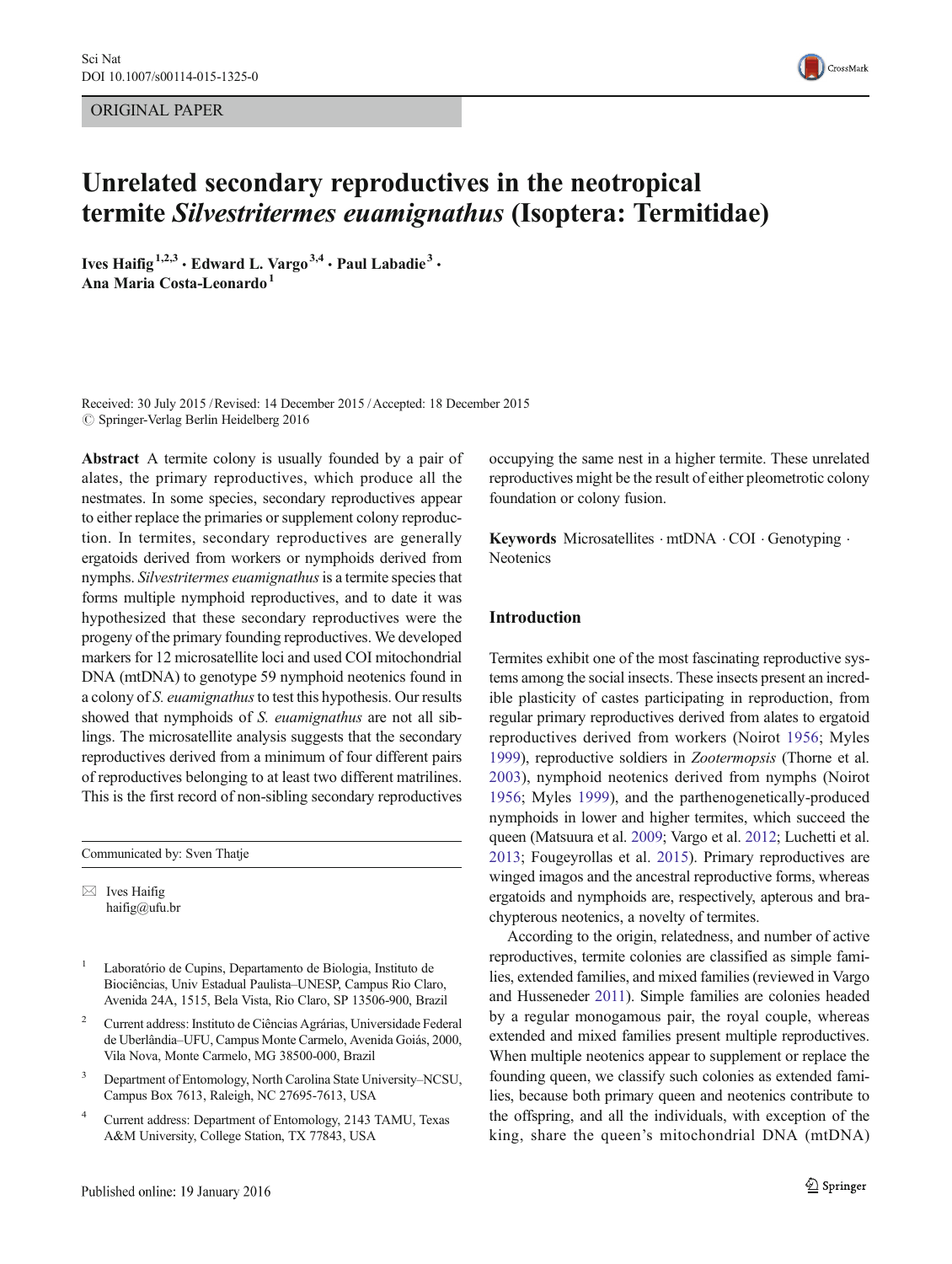<span id="page-1-0"></span>haplotype and exhibit no more than four alleles at a single microsatellite locus. Families are extended even when the primary queen is already dead and all offspring is produced only by the neotenics.

When multiple female alates co-found a colony, we have a case of pleometrotic polygyny (Atkinson and Adams [1997](#page-6-0); Hartke and Rosengaus [2013](#page-7-0)), and the colony is classified as a mixed family. Mixed families can also result from colony fusion (DeHeer and Vargo [2004](#page-6-0), [2008\)](#page-7-0). The offspring of a mixed family exhibit multiple allele combinations, and frequently more than four alleles at one or more microsatellite loci. Mixed families formed either by unrelated female alates or by colony fusion may also exhibit different matrilines, as occurs in Nasutitermes corniger (Atkinson and Adams [1997\)](#page-6-0), Macrotermes michaelseni (Hacker et al. [2005](#page-7-0)), and Reticulitermes flavipes (DeHeer and Vargo [2004,](#page-6-0) [2008\)](#page-7-0). In both extended and mixed families, the multiple females may be accompanied by multiple males, because polyandry is often associated with polygyny in termites (Roisin and Pasteels [1985\)](#page-7-0).

Silvestritermes euamignathus is a neotropical higher termite species that occurs predominantly in open vegetation, from southern Brazil to northern Venezuela (Rocha et al. [2012\)](#page-7-0). This species presents nasute-mandibulate soldiers and builds epigeal nests of variable forms, most commonly exhibiting a dome form (Mathews [1977;](#page-7-0) Coles-de-Negret and Redford [1982\)](#page-6-0). Replacement reproductives are relatively rare in higher termites when compared to lower termites (Miller [1969;](#page-7-0) Noirot [1969;](#page-7-0) Myles [1999](#page-7-0)), and genetic studies analyzing these individuals are equally scarce in higher termites. Costa-Leonardo et al. [\(1996\)](#page-6-0) found multiple male and female nymphoid reproductives in one nest of this species without either primary reproductives and in two other nests containing only the king. Later, the authors were able to artificially reproduce this scenario by experimentally orphaning natural colonies (Costa-Leonardo et al. [1998](#page-6-0)). In their study, Costa-Leonardo et al. ([1998](#page-6-0)) stated that most nests of S. euamignathus presented the royal couple and neotenics were absent. Morphological analysis of the neotenics suggested their active participation in reproduction (Costa-Leonardo et al. [1999](#page-6-0)), and it was hypothesized that the naturally occurring secondary reproductives found by Costa-Leonardo et al. [\(1996\)](#page-6-0) were full siblings that differentiated upon the death of the primary queen. The occurrence of multiple neotenics in colonies of S. euamignathus makes this termite species a good candidate to investigate the genetic relationship within these individuals.

In this study, we investigated the relationship of multiple nymphoid neotenics found in a colony of S. euamignathus. We developed markers for 12 microsatellite loci to assess the genetic variation within the reproductives, and used COI mtDNA genotyping as a supplemental technique to determine the number of matrilines present in a colony. We tested the hypothesis by Costa-Leonardo et al. [\(1996](#page-6-0)) about the relationship within neotenics, and where genetic diversity was higher than expected for simple families, the number of matrilines was used as support to elucidate the mechanism involved in the process.

## Material and methods

Termites We collected five nests (colonies A–E) of S. euamignathus (Silvestri, 1901) in field areas at Rio Claro, SP, Brazil between September and November 2013. The nests were carried to the Laboratório de Cupins, UNESP campus, Rio Claro, SP. The nests were collected near to small fragments of natural Cerrado vegetation bordered by Eucalyptus plantations, frequently occurring in small ravines along the roads, or leaning tree trunks, but always easily detachable. They were collected along a range of 3 km distance (the highest distance between colonies A and E), with the smallest distance of 50 m apart between colonies B and C. Samples of all castes and all of the reproductives found were collected. The samples were stored in 95 % ethanol and sent to the Department of Entomology, North Carolina State University, Raleigh, NC, USA. One of these nests (colony D) contained 59 nymphoid neotenics: 27 males and 32 females, two of which being darker reproductives similar to alates in pigmentation, but with short wingbuds as in all the other neotenics (Fig. 1), whereas no reproductives were found in the other four colonies. All the nests shared the same shape and structure, the colonies were mature and exhibited nymphs or alates, but only the colony D containing the neotenics exhibited nymphs from all instars at the date of the collection.

#### Microsatellite marker development

DNA extraction for sequencing We extracted DNA from the heads of seven workers of S. euamignathus using a DNeasy



Fig. 1 Multiple nymphoid neotenics of S. euamignathus with differences in physogastry. pf physogastric females, fs females with a swollen abdomen, *m* male reproductive, *d* darker reproductive.  $Bar = 500 \mu m$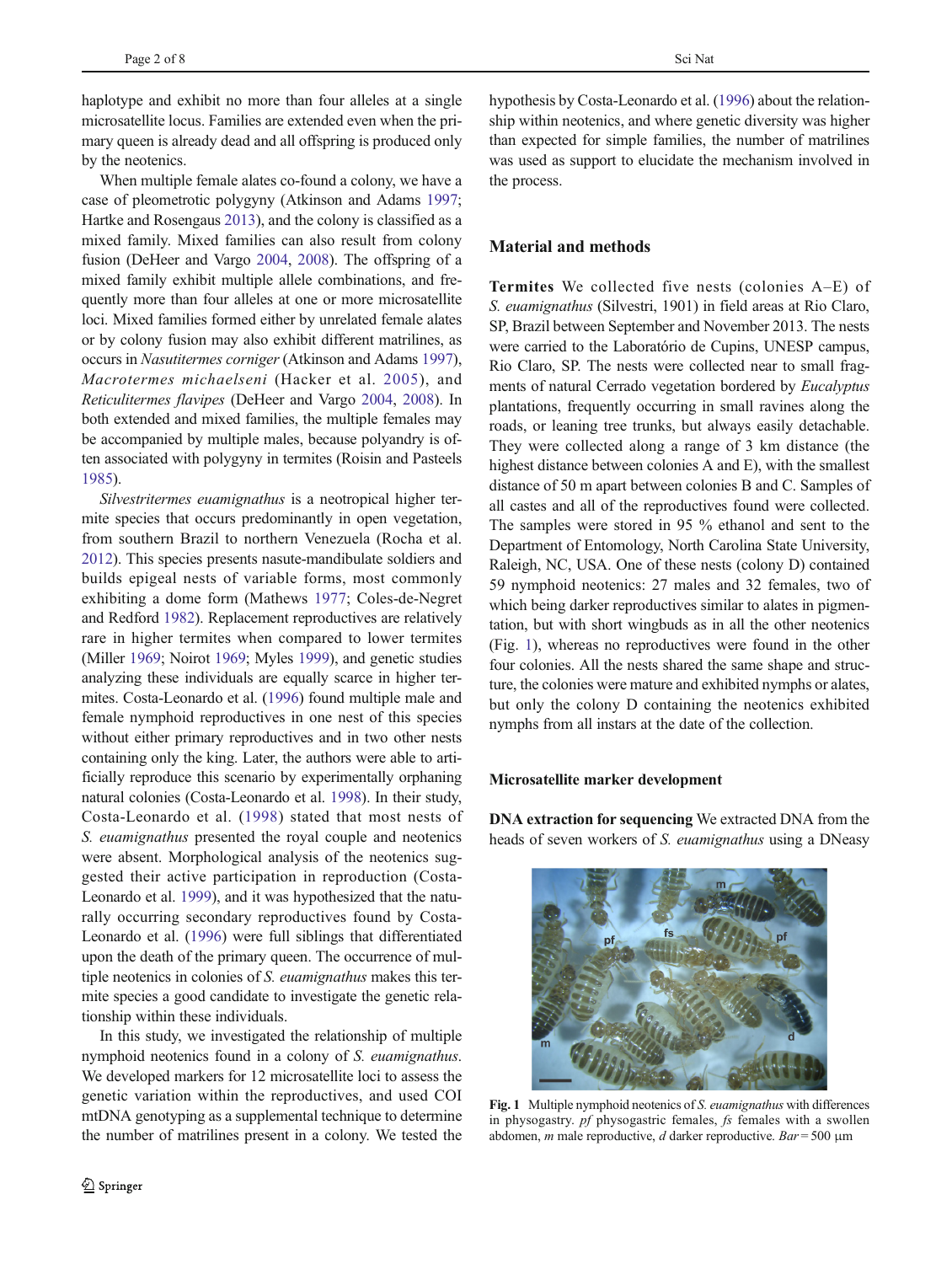Blood & Tissue kit (Qiagen®) following the manufacturer's instructions. We used only termite heads to avoid contamination with the gut material and we pooled multiple individuals to obtain sufficient quantity of DNA for library preparation and sequencing.

DNA sequencing The Illumina MiSeq Reagent Kit V3 was used for the library preparation (300x300 Paired-end reads) and sequencing was performed using the Illumina MiSeq Sequencer. The sequencing generated approximately 22 M 300-bp paired-end reads, which were de novo assembled using the program SparseAssembler (Ye et al. [2012](#page-7-0)). The output product consisted of consensus regions of DNA (contigs), which were used to screen for the microsatellites.

Selection of microsatellite markers The contigs were analyzed using the Msatcommander® program for detecting microsatellite loci. The search parameter was set for trinucleotide microsatellite loci, with output files showing the repeats. We designed 54 primer pairs for the sequences containing microsatellite loci using Primer 3 v. 4.0.0 software (Koressaar and Remm [2007](#page-7-0); Untergrasser et al. [2012\)](#page-7-0). An M13 oligonucleotide fragment (CACGACGTTGTAAAACGAC) was added to the 5′ end of each forward primer and was complementary to the LiCor IRDye-M13 fluorescent dye necessary for genotyping. The primers were optimized for PCR and the products of the reactions were analyzed on a Li-Cor 4300 automated DNA sequencer (Li-Cor, Inc., Lincoln, NE, USA). We used DNA from five samples, one individual from each colony, to select 12 polymorphic microsatellite markers for use in this study (Table [1\)](#page-3-0). All the primers had an annealing temperature at 55 °C and we were not successful in combining different loci in multiplex reactions.

Microsatellite genotyping A total of 100 workers, 20 from each colony, and the 59 neotenic reproductives found in colony D were genotyped for the 12 selected loci. PCR reactions were carried out in 6-μL volumes, each containing 7 ng of template DNA,  $1 \times$  PCR buffer, 1.9 mM MgCl<sub>2</sub>, 0.25 mM dNTPs, 1 pmol each primer (forward and reverse), 0.03 pmol M13F-29/IRD800 IRDye tag (Li-Cor, Inc), 0.05 U Taq DNA Polymerase (Bioline TaQ Polymerase BIO-21086) and  $ddH<sub>2</sub>O$ . PCR products were separated by electrophoresis on 6 % polyacrylamide gels run at a constant power of 40 W at 50 °C for 2 h. The gel images were analyzed using GeneProfiler software (Scanalytics, Inc) to determine the allele sizes. All the alleles were an extra 19 bp in length due to the M13 tail.

Data analysis The number of alleles per colony was obtained for each locus using the Excel add-in Microsatellite toolkit. We also estimated F-statistics and relatedness within colonies using FSTAT (Goudet [2002\)](#page-7-0). For the FSTAT analysis we used the workers' genotypes.

### Mitochondrial DNA

We used the DNA of the microsatellite-genotyped samples to run preliminary tests using three mitochondrial DNA genes: COI, COII and 16S. We used one sample from each colony to detect haplotype variation in the population. We selected the gene COI, which presented different haplotypes varying at eight positions. PCR reactions were carried out in 25-μL volumes, each containing 50 ng of template DNA,  $1 \times PCR$  buffer,  $1.75 \text{ mM } MgCl<sub>2</sub>$ ,  $0.1 \text{ mM } dNTPs$ ,  $0.1 \text{ pmol } each \text{ primer}$ (Forward—ATTCAACCAATCATAAAGATATNGG and Reverse—TATACTTCAGGGTGTCCGAAAAATCA), 0.07 U Taq DNA Polymerase (Bioline TaQ Polymerase BIO- $21086$ ) and ddH<sub>2</sub>O. Cycling conditions were: initial denaturing at 95 °C for 3 min, followed by 35 cycles of 1 min denaturing at 95 °C, 1:30 min annealing at 45 °C and 2 min extension at 72 °C, and final step at 72 °C for 5 min. Based on the microsatellite analysis, we selected 40 individuals, five from each colony (A, B, C, and E) and 20 from colony D, composed of seven workers, six female nymphoids, five male nymphoids, and two darker reproductives to be sequenced. The selection was based on variation in the 12 microsatellite loci and the chosen samples presented different allelic combinations. The mitochondrial analysis was performed to supplement the microsatellite genotyping and to test whether the observed genetic diversity was result of multiple mating of a single queen.

## **Results**

## Microsatellite markers

Within the colonies genotyped, A, B, C, and E presented from one to four alleles per locus, which is in agreement with the occurrence of colonies initiated by single parents. Mean values of expected (HE) and observed (HO) heterozygosities were  $0.6299 \pm 0.0360$  and  $0.7808 \pm 0.0255$ , respectively. Colony D presented more than four alleles for nine out of the 12 loci (Table [2](#page-3-0)), indicating the presence of multiple unrelated reproductives in the colony. The neotenics presented a total of 72 different alleles among the 12 loci, and nine alleles were exclusively found among the females (Table [2\)](#page-3-0). The different allelic combinations indicate the occurrence of at least three pairs of reproductives in the previous generation (with a maximum of four alleles per locus for each reproductive pair).

Overall, colonies were slightly inbred  $(F_{IT} = 0.064 \pm 0.03$ (SE)), with moderate differentiation among them  $(F_{CT} = 0.25 \pm 0.014)$ . Individuals were relatively outbred relative to others within their colonies  $(F_{\text{IC}} = -0.248 \pm 0.028)$ ,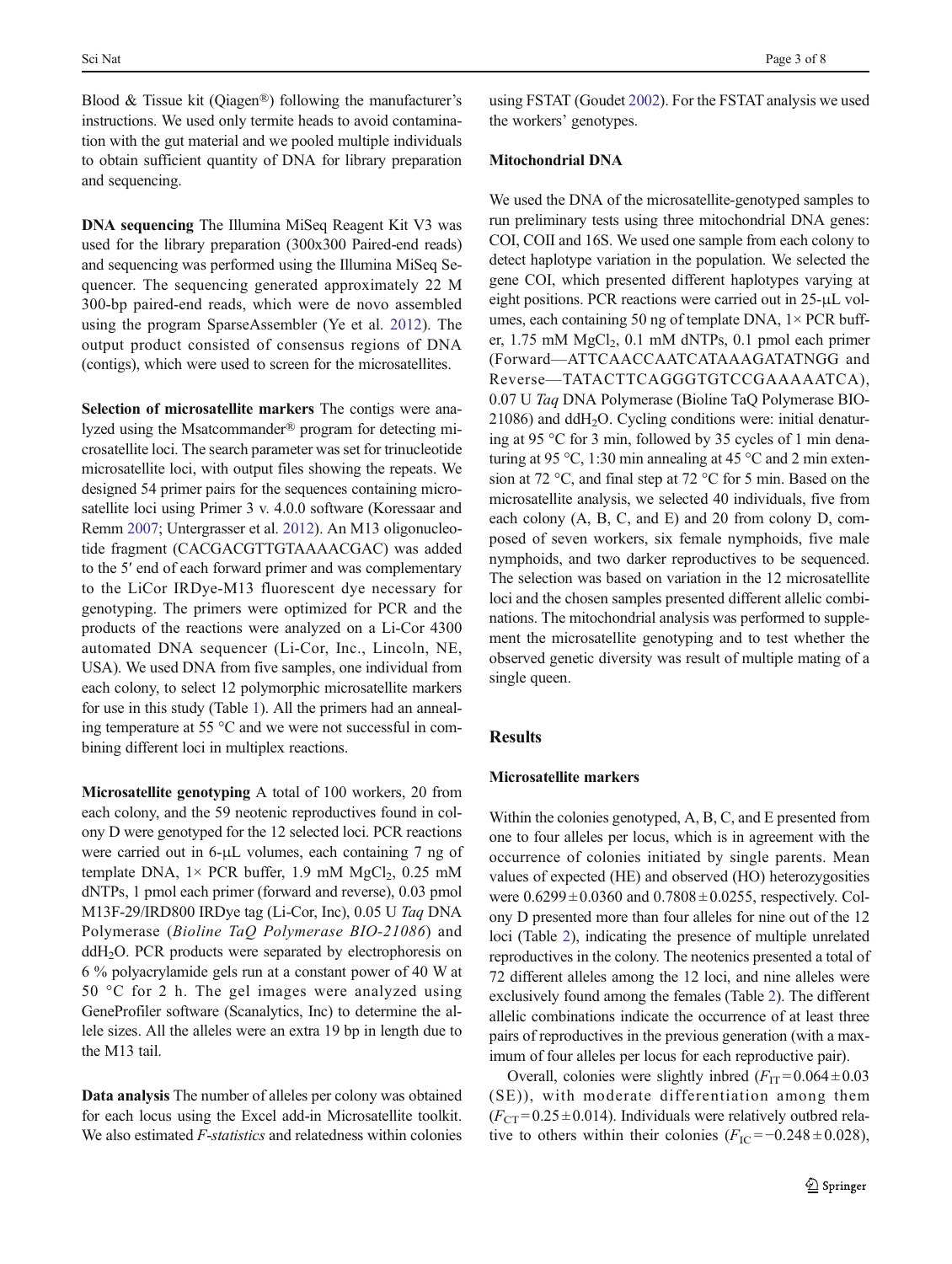<span id="page-3-0"></span>Table 1 Characteristics of 12 microsatellite markers developed for S. euamignathus

| Locus           | Primer sequences                                      | Repeat motif       | $N_A$          | Size (bp)   | GenBank<br>accession<br>number |
|-----------------|-------------------------------------------------------|--------------------|----------------|-------------|--------------------------------|
| Se l            | F: GGAGACAGTAACATGGTGCC                               | $(AAC)_{8}$        | 8              | $104 - 143$ | KU358999                       |
| Se2             | R: AGAGGTAAAAGGCAGAATGGGA<br>F: ACTGGTCACTCTGCTTCACA  | $(AAT)_8$          | 12             | 224-272     | KU359000                       |
| Se3             | R: ACCACGGATCTACATTCTTTCC<br>F: TGAGAAGCCATTGTCCACCA  | $(GTT)_{8}$        | 8              | $173 - 201$ | KU359001                       |
| Se4             | R: TGAGATCGAAATTGCCACAGT<br>F: AGTGCAGGGATGTCAAACTG   | (ATC) <sub>9</sub> | 7              | $163 - 258$ | KU359002                       |
| Se <sub>5</sub> | R: GGGCCTCATAACCTTGACCT<br>F: ACTGAACGAGTTGTCTGCAA    | $(ATC)_{8}$        | 6              | $210 - 237$ | KU359003                       |
| Se6             | R: GGTTTCTTCCATGACCACCA<br>F: GGAGGAGGACGAGGAAAAGG    | $(AAG)_{11}$       | 12             | 199-307     | KU359004                       |
| Se7             | R: TGCCGTGTATGGAGTTCAGT<br>F: ACCCTGAAACCGAAAACGTT    | $(ACG)_{11}$       | 10             | 124-292     | KU359005                       |
| Se8             | R: ACCTCTTCCTTCAACAACAACA<br>F: TTGCTACTCCTGCCCTCATC  | $(ATT)_{13}$       | 8              | $111 - 144$ | KU359006                       |
| Se9             | R: GGGGATTACGCAAACCTTCG<br>F: GCTGAGAGAGTGGACTGGAC    | $(ATT)_{8}$        | 9              | $173 - 215$ | KU359007                       |
| Se10            | R: TTTCTCGGCTGCACTATTGT<br>F: CGGTGTGCATATTGTTTGAGC   | (ATC) <sub>9</sub> | $\overline{4}$ | $129 - 138$ | KU359008                       |
| Se11            | R: TCTTCCAGTGTTGCTTGTACC<br>F: TGAACATGAACTCTGCAACTCA | (AGC) <sub>8</sub> | 6              | $197 - 215$ | KU359009                       |
| Se12            | R: GGCCACTATCCCATTAAAGCA<br>F: ACCCTGAAGCAAAGAAACCTC  | $(ATT)_{8}$        | 13             | $144 - 213$ | KU359010                       |
|                 | R: TCCACTCGACACCCTAGTTC                               |                    |                |             |                                |

 $N_A$  is the number of alleles found in 159 individuals from 5 colonies for each locus

indicating few reproductives present in colonies on average. Finally, individuals within colonies were nearly as related as full siblings ( $r = 0.469 \pm 0.019$ ). Together, these analyses indicate that most of the study colonies had a breeding structure close to a simple family, although none of the colonies was a

Table 2 Alleles per locus found in reproductives of colony D

| Locus           | $\rm N_{\Delta}$ | Alleles                                               |
|-----------------|------------------|-------------------------------------------------------|
| Se1             | 6                | 107*, 113, 125, 128, 131, and 134                     |
| Se <sub>2</sub> | 10               | 224, 236, 239, 242, 245, 248, 254*, 260, 263, and 266 |
| Se3             | 5                | 173, 176, 179, 185, and 194                           |
| Se4             | 5                | 163, 166, 175, 193, and 246                           |
| Se5             | 7                | 212, 215, 224*, 227*, 230, 233, and 236               |
| Sеб             | 8                | 199, 202, 205, 208, 220*, 223, 232, and 289           |
| Se7             | 6                | 124, 136, 193, 202, 211, and 217                      |
| Se8             | 3                | 120, 123, and 141                                     |
| Se9             | 6                | 173, 176, 179, 182, 200, and 206                      |
| Se10            | 4                | 129, 132, 135, and 138                                |
| Se11            | 3                | 200, 203, and 206 <sup>*</sup>                        |
| Se12            | 9                | 156*, 162, 165*, 168, 171, 174, 180, 186, and 204*    |

 $N_A$  number of alleles

\*alleles exclusively found among the female neotenics

simple family due to a small number of genotypes inconsistent with a single pair of parents. Colony D with 59 neotenics and an  $F_{\text{IC}}$  value of −0.0195 was an obvious exception to the pattern seen in the other four colonies.

The genotyped neotenics differed in size, with some females presenting advanced physogastry while others showed only a slightly swollen abdomen (Fig. [1\)](#page-1-0). The allelic combination of these individuals did not differ from the physogastric neotenics, and this difference in size might be related to the nymphal instar of their origin.

## Mitochondrial DNA

The fragment of COI region amplified was 620 bp long, and the variation in the haplotypes occurred at positions 29, 71, 140, 248, 464, 518, 587, and 590 in the gene sequences. We found three different haplotypes for COI within the five colonies of S. euamignathus. Colonies A and C shared haplotype I, whereas colonies B, D, and E shared haplotype II. Colony D, which had the multiple reproductives, presented two different haplotypes, one shared with colonies B and E (haplotype II) and another unique haplotype (haplotype III). Haplotype variation is summarized in Table [3.](#page-4-0)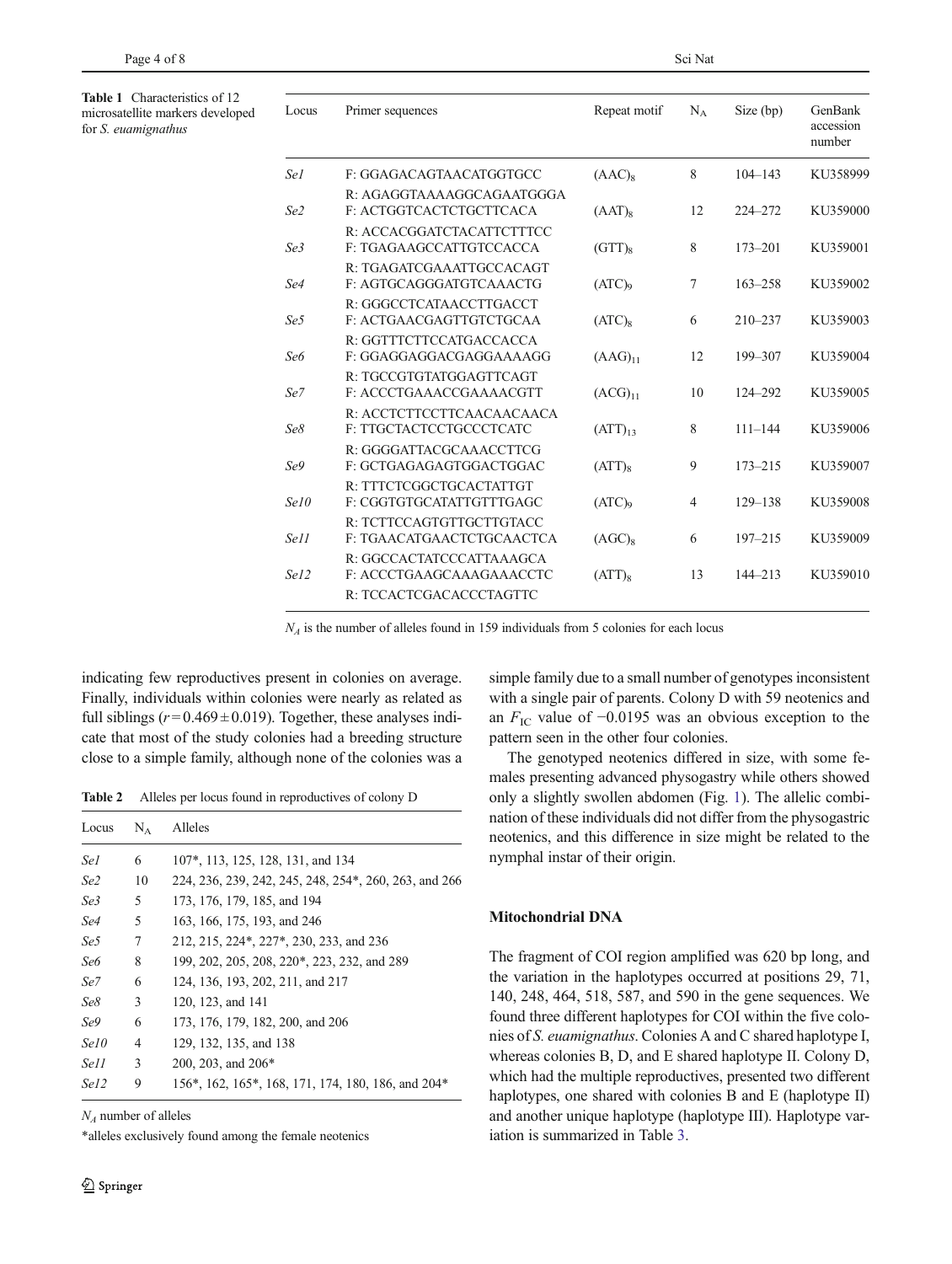| Colony |              | <b>GeneBank</b> |                    |              |     |     |                |              |                                   |
|--------|--------------|-----------------|--------------------|--------------|-----|-----|----------------|--------------|-----------------------------------|
|        | 29           | 71              | 140                | 248          | 464 | 518 | 587            | 590          | <b>Accession</b><br><b>Number</b> |
| A      | $\mathbf{r}$ | $\mathbf{T}$    |                    | $\mathsf{T}$ |     | T   | G              | T            | KU521793                          |
| B      |              |                 | T                  | $\subset$    | ᡣ   |     | G              |              | KU521794                          |
|        | T            | $\mathbf{T}$    | $\curvearrowright$ | $\mathsf T$  |     | T   | G              | $\mathsf T$  | KU521795                          |
|        | ௱            |                 | T                  | $\subset$    | т   |     | G              |              | KU521796                          |
| D      |              | $\blacksquare$  |                    | $\mathbf{T}$ |     | Ŧ   | $\overline{A}$ | $\mathbf{T}$ | KU521791                          |
| F      |              |                 | T                  |              |     |     | ſì             |              | KU521792                          |

<span id="page-4-0"></span>

|  |  |  |  |  |  |  |  |  |  |  | Table 3 Haplotype variation for COI found in the studied population of S. euamignathus |
|--|--|--|--|--|--|--|--|--|--|--|----------------------------------------------------------------------------------------|
|--|--|--|--|--|--|--|--|--|--|--|----------------------------------------------------------------------------------------|

Haplotype I: light gray; haplotype II: white; haplotype III: dark gray

The occurrence of two haplotypes in colony D is indicative of at least two different females producing the neotenics. In addition, the occurrence of more than four alleles at specific loci, such as locus Se2 where we found ten alleles within the neotenics, suggests at least three different couples sharing haplotype II in the parental generation (Fig. 2). Depending on the loci, some alleles were exclusively present within the individuals of one or the other haplotype (Table [4\)](#page-5-0).

## **Discussion**

Independent colony foundation by unrelated queens was reported for N. corniger by Atkinson and Adams [\(1997](#page-6-0)). In this species, secondary reproductives may arise from pleometrotic associations, and this system leads to polycalism, in which a single colony headed by multiple unrelated reproductives is widespread among different nests ("calies"). Colonies with related reproductives occurred in single nests, while unrelated reproductives within a colony are allocated in different "calies". This later situation was described by Thorne [\(1982\)](#page-7-0) as "voluntary" budding. In our case, a single nest of S. euamignathus, colony D, contained 59 secondary reproductives belonging to at least two different matrilines. The results from the mtDNA analysis are in agreement with the microsatellite genotyping,

which indicated that the neotenics originated from four or more primary couples. Both subgroups of neotenics from colony D sharing one or the other mtDNA haplotype presented more than four microsatellite alleles at a single locus, which suggests the presence of non-sibling reproductives in the previous generation. Of the five colonies sampled in this study, colony D was alone in this regard. Admittedly, it is possible that colony D was atypical, resulting from a set of highly unique circumstances and does not represent a common occurrence in S. euamignathus. However, given that we sampled only a small number of colonies, this possibility seems remote and it is likely that colonies with unrelated neotenics occur with some frequency in nature, at least in some populations.

The current scenario allows us to raise three hypotheses. First, two different female alates each mated with more than one male. This hypothesis unites the occurrence of pleometrotic colony foundation with a polyandry mating system by the co-founding females. Although this hypothesis seems to be the less probable because of the absence of known polyandry in primary reproductives in termites (Hartke and Baer [2011\)](#page-7-0), a recent study by Wu et al. [\(2013\)](#page-7-0) found evidence of polyandry in neotenics in the termite Reticulitermes labralis. These authors showed that one female neotenic mated with at least two male neotenics, as the alleles present in the offspring did not correspond to either asexual reproduction or

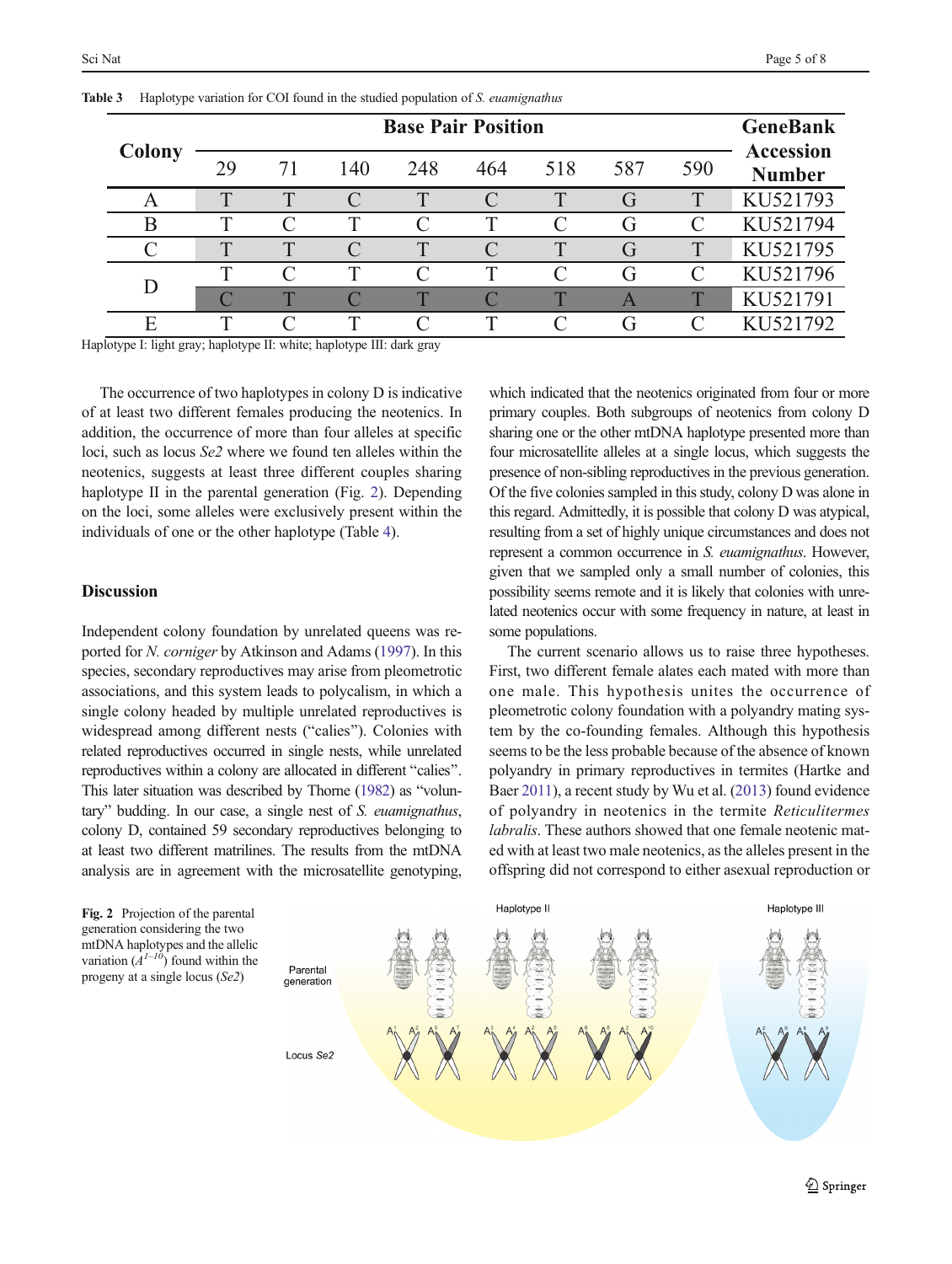|                 | Microsatellite loci genotypes |                     |                          |                          |                                |                         |                          |                         |                       |                         |                                  |                                |                                |                                |                     |                                |                                    |                   |                                |                  |                                    |                                    |                          |                   |
|-----------------|-------------------------------|---------------------|--------------------------|--------------------------|--------------------------------|-------------------------|--------------------------|-------------------------|-----------------------|-------------------------|----------------------------------|--------------------------------|--------------------------------|--------------------------------|---------------------|--------------------------------|------------------------------------|-------------------|--------------------------------|------------------|------------------------------------|------------------------------------|--------------------------|-------------------|
| Neo<br>teni     | Se <sub>1</sub>               |                     | Se2                      |                          |                                | Se3                     | Se4                      |                         | Se5                   |                         |                                  | Se <sub>6</sub>                | Se7                            |                                |                     | Se8                            |                                    | Se9               |                                | Se <sub>10</sub> | Se11                               |                                    | Se12                     |                   |
| $\rm{cs}$       | Α                             | А                   | A                        | $\overline{A}$           | A                              | $\overline{A}$          | A                        | $\overline{A}$          | A                     | A                       | A                                | $\overline{A}$                 | A                              | $\overline{A}$                 | А                   | A                              | A                                  | A                 | A                              | $\overline{A}$   | A                                  | $\overline{A}$                     | A                        | $\overline{A}$    |
|                 | 1                             | $\overline{c}$      | $\mathbf{1}$             | $\overline{c}$           | 1                              | $\overline{c}$          | 1                        | $\overline{c}$          | $\mathbf{1}$          | $\overline{c}$          | $\mathbf{1}$                     | $\overline{2}$                 | $\mathbf{1}$                   | $\overline{c}$                 | 1                   | $\overline{c}$                 | $\mathbf{1}$                       | $\overline{c}$    | $\mathbf{1}$                   | $\overline{c}$   | $\mathbf{1}$                       | $\overline{c}$                     | $\mathbf{1}$             | $\overline{c}$    |
| <b>FN</b>       | $\mathbf{1}$                  | $\mathbf{1}$        | $\overline{c}$           | $\overline{c}$           | $\mathbf{1}$                   | $\mathbf{1}$            | $\mathbf{1}$             | $\mathbf{1}$            | $\overline{c}$        | $\overline{c}$          | $\overline{c}$                   | $\mathbf{1}$                   | $\overline{c}$                 | $\mathbf{1}$                   | $\mathbf{1}$        | $\mathbf{1}$                   | $\overline{2}$                     | $\overline{2}$    | $\mathbf{1}$                   | $\mathbf{1}$     | $\overline{c}$                     | $\overline{c}$                     | $\mathbf{1}$             | $\mathbf{1}$      |
| 01              | 3<br>1                        | 3<br>1              | 6<br>$\boldsymbol{0}$    | 3<br>6                   | $\overline{7}$<br>9            | 7<br>6                  | 9<br>3                   | 6<br>3                  | 3<br>3                | $\mathbf{1}$<br>5       | $\overline{c}$                   | 9<br>9                         | 1                              | 9                              | $\overline{c}$      | $\overline{c}$                 | $\bf{0}$                           | 0                 | 3<br>5                         | 2<br>9           | 0                                  | 0                                  | 8                        | 7                 |
|                 | 1                             | 1                   | $\overline{c}$           | 2                        | 1                              | 1                       | 1                        | 1                       | $\overline{c}$        | $\overline{c}$          | 3<br>$\overline{c}$              | $\overline{2}$                 | 7<br>1                         | 3<br>1                         | 3<br>1              | 3<br>1                         | $\boldsymbol{0}$<br>$\overline{c}$ | 0<br>1            | $\mathbf{1}$                   | 1                | 0<br>$\overline{c}$                | $\boldsymbol{0}$<br>2              | 6<br>$\mathbf{1}$        | 4<br>$\mathbf{1}$ |
| <b>FN</b>       | 3                             | 0                   | 6                        | 4                        | 7                              | 7                       | 6                        | 6                       | 3                     | $\overline{c}$          | 3                                | 3                              | $\overline{c}$                 | $\overline{c}$                 | 2                   | 2                              | $\boldsymbol{0}$                   | 8                 | 3                              | 3                | 0                                  | 0                                  | 8                        | 7                 |
| 10              | 4                             | 7                   | 6                        | 8                        | 9                              | 6                       | 6                        | 3                       | 6                     | 4                       | $\overline{c}$                   | $\overline{c}$                 | 4                              | 4                              | 0                   | 0                              | $\boldsymbol{0}$                   | $\overline{c}$    | 5                              | $\overline{c}$   | $\boldsymbol{0}$                   | 0                                  | $\boldsymbol{0}$         | 1                 |
|                 | $\mathbf{1}$                  | 1                   | $\overline{2}$           | $\overline{c}$           | 1                              | 1                       | $\overline{c}$           | $\mathbf{1}$            | $\overline{c}$        | $\overline{c}$          | $\overline{c}$                   | $\overline{c}$                 | 2                              | 2                              | 1                   | 1                              | $\overline{c}$                     | $\mathbf{1}$      | $\mathbf{1}$                   | $\mathbf{1}$     | $\overline{c}$                     | 2                                  | 1                        | 1                 |
| FN              | $\overline{c}$                | 2                   | 6                        | 6                        | 8                              | 7                       | $\overline{\mathcal{A}}$ | 6                       | 3                     | 3                       | $\overline{c}$                   | $\boldsymbol{0}$               | $\mathbf{1}$                   | 1                              | 4                   | $\overline{c}$                 | $\boldsymbol{0}$                   | 7                 | 3                              | $\overline{c}$   | $\boldsymbol{0}$                   | 0                                  | 6                        | 6                 |
| 11              | 8                             | 8                   | $\mathfrak{Z}$           | 3                        | 5                              | 3                       | 6                        | 3                       | 6                     | $\boldsymbol{0}$        | 3                                | 8                              | 7                              | 7                              | 1                   | $\boldsymbol{0}$               | 6                                  | 9                 | 8                              | 9                | 6                                  | 0                                  | 8                        | 2                 |
|                 | $\mathbf{1}$                  | 1                   | $\overline{c}$           | $\overline{2}$           | 1                              | 1                       | 1                        | 1                       | $\overline{2}$        | $\overline{c}$          | $\overline{c}$                   | $\overline{c}$                 | 2                              | $\mathbf{1}$                   | $\mathbf{1}$        | 1                              | 1                                  | 1                 | $\mathbf{1}$                   | 1                | $\overline{c}$                     | 2                                  | $\overline{2}$           | 1                 |
| <b>FN</b><br>15 | 3                             | 0                   | 5                        | 4                        | 7                              | 7                       | 7                        | 6                       | $\mathbf{z}$          | $\mathbf 1$             | 8                                | 3                              | $\mathbf{1}$                   | $\overline{c}$                 | 2                   | 2                              | 8                                  | $\overline{7}$    | 3                              | 3                | $\boldsymbol{0}$                   | 0                                  | $\bf{0}$                 | 5                 |
|                 | 4                             | 7                   | 4                        | 8                        | 6                              | 6                       | 5                        | 3                       | 7                     | $\overline{c}$          | 9                                | $\overline{c}$                 | 7                              | $\overline{\mathcal{A}}$       | $\boldsymbol{0}$    | $\boldsymbol{0}$               | $\overline{c}$                     | 6                 | 5                              | $\overline{c}$   | 3                                  | $\boldsymbol{0}$                   | 4                        | 6                 |
| ${\bf FN}$      | 1                             | 1                   | $\overline{c}$           | $\overline{c}$           | 1                              | 1                       | 1                        | 1                       | $\overline{c}$        | $\overline{\mathbf{c}}$ | $\overline{c}$                   | $\mathbf{1}$                   | 2                              | 2                              | 1                   | 1                              | 1                                  | 1                 | $\mathbf{1}$                   | 1                | $\overline{c}$                     | 2                                  | 1                        | 1                 |
| 22              | 3                             | $\overline{c}$      | 6                        | 3                        | 9                              | 7                       | 9                        | 6                       | 3                     | 3                       | $\boldsymbol{0}$                 | 9                              | $\mathbf{1}$                   | $\boldsymbol{0}$               | $\overline{c}$      | $\overline{c}$                 | $\overline{7}$                     | 7                 | $\overline{c}$                 | 2                | $\boldsymbol{0}$                   | 0                                  | 7                        | 7                 |
|                 | $\mathbf{1}$                  | 5                   | $\boldsymbol{0}$         | 6                        | 4                              | 3                       | 3                        | 3                       | 3                     | 3                       | 8                                | 9                              | 7                              | $\overline{c}$                 | 3                   | $\boldsymbol{0}$               | 9                                  | 9                 | 9                              | 9                | 3                                  | 0                                  | 1                        | 1                 |
| <b>FN</b>       | 1                             | 1                   | $\overline{c}$           | $\overline{c}$           | 1                              | 1                       | 1                        | $\mathbf{1}$            | $\overline{c}$        | $\overline{c}$          | $\mathbf{z}$                     | $\overline{c}$                 | $\overline{c}$                 | $\mathbf{1}$                   | 1                   | 1                              | 1                                  | 1                 | 1                              | 1                | $\overline{c}$                     | 2                                  | $\mathbf{1}$             | 1                 |
| 26              | 3                             | $\overline{c}$      | 3                        | 3                        | 7                              | 7                       | 9                        | 9                       | 3                     | $\mathbf{1}$            | $\overline{2}$                   | 0                              | 1                              | $\overline{c}$                 | $\overline{c}$      | $\overline{c}$                 | 7                                  | 7                 | $\overline{\mathbf{c}}$        | $\overline{c}$   | 0                                  | 0                                  | $\overline{7}$           | 7                 |
|                 | 1                             | 5                   | 6                        | 6                        | 9                              | 9                       | 3                        | 3                       | 3                     | 5                       | $\bf{0}$                         | 8                              | 7                              | 4                              | $\boldsymbol{0}$    | $\boldsymbol{0}$               | 9                                  | 9                 | 9                              | 9                | $\boldsymbol{0}$                   | 0                                  | $\overline{\mathcal{A}}$ | 1                 |
| <b>DFN</b>      | 1<br>3                        | 1<br>3              | $\overline{c}$<br>3      | $\overline{c}$<br>3      | 1                              | 1<br>9                  | 1                        | 1                       | $\overline{c}$        | $\overline{c}$          | $\overline{c}$<br>$\overline{c}$ | 1<br>9                         | $\overline{c}$                 | 1                              | 1                   | 1                              | 1                                  | 1                 | 1<br>$\overline{c}$            | 1                | $\overline{c}$<br>$\boldsymbol{0}$ | 2<br>$\overline{0}$                | $\mathbf{1}$<br>7        | 1<br>7            |
| 31              | 1                             | 1                   | 6                        | 6                        | 9<br>4                         | 4                       | 9<br>3                   | 6<br>3                  | 3<br>$\boldsymbol{0}$ | $\mathbf{1}$<br>5       | 3                                | 9                              | $\mathbf{1}$<br>$\overline{7}$ | 9<br>3                         | 2<br>3              | $\overline{c}$<br>3            | 7<br>9                             | 7<br>9            | 9                              | 2<br>9           | 3                                  | 0                                  | $\mathbf{1}$             | 1                 |
|                 | $\mathbf{1}$                  | 1                   | $\overline{c}$           | $\overline{c}$           | 1                              | $\mathbf{1}$            | $\mathbf{1}$             | $\mathbf{1}$            | $\overline{c}$        | $\overline{c}$          | $\overline{c}$                   | $\overline{c}$                 | $\mathbf{1}$                   | $\mathbf{1}$                   | 1                   | 1                              | $\mathbf{1}$                       | 1                 | $\mathbf{1}$                   | 1                | $\overline{c}$                     | 2                                  | $\mathbf{1}$             | 1                 |
| <b>DFN</b>      | $\overline{c}$                | 2                   | 6                        | 3                        | 8                              | 7                       | $\overline{7}$           | 6                       | 3                     | 3                       | $\overline{c}$                   | $\boldsymbol{0}$               | 3                              | 3                              | $\overline{c}$      | $\overline{2}$                 | $\overline{7}$                     | 7                 | 3                              | $\overline{c}$   | $\boldsymbol{0}$                   | $\mathbf{0}$                       | 8                        | 6                 |
| 32              | 8                             | 5                   | $\bf{0}$                 | 6                        | 5                              | 9                       | 5                        | 3                       | 0                     | $\overline{0}$          | 3                                | $\overline{c}$                 | 6                              | 6                              | 0                   | $\boldsymbol{0}$               | 9                                  | 9                 | 8                              | 9                | 3                                  | 0                                  | 6                        | 2                 |
|                 | 1                             | 1                   | $\overline{c}$           | $\overline{c}$           | 1                              | 1                       | 1                        | $\mathbf{1}$            | $\overline{c}$        | $\overline{c}$          | $\overline{c}$                   | $\mathbf{1}$                   | 2                              | $\overline{c}$                 | 1                   | 1                              | $\overline{c}$                     | $\overline{c}$    | 1                              | 1                | $\overline{c}$                     | 2                                  | 1                        | 1                 |
| <b>MN</b>       | 3                             | $\overline{c}$      | 4                        | $\overline{c}$           | $\overline{7}$                 | 7                       | 9                        | 6                       | $\mathbf{1}$          | $\mathbf{1}$            | $\boldsymbol{0}$                 | 9                              | 0                              | $\boldsymbol{0}$               | 2                   | $\overline{c}$                 | $\bf{0}$                           | $\boldsymbol{0}$  | $\overline{c}$                 | $\overline{c}$   | $\boldsymbol{0}$                   | 0                                  | $\overline{7}$           | 7                 |
| 08              | 1                             | 5                   | 5                        | 4                        | 9                              | 6                       | 3                        | 3                       | 5                     | 5                       | 8                                | 9                              | $\overline{c}$                 | $\overline{c}$                 | 3                   | 3                              | $\bf{0}$                           | $\mathbf{0}$      | 9                              | 9                | 3                                  | $\boldsymbol{0}$                   | 4                        | 1                 |
| <b>MN</b>       | 1                             | 1                   | $\overline{c}$           | $\overline{c}$           | 1                              | 1                       | 1                        | 1                       | $\overline{c}$        | $\overline{c}$          | 2                                | $\overline{c}$                 | 1                              | $\mathbf{1}$                   | 1                   | 1                              | $\overline{c}$                     | 1                 | $\mathbf{1}$                   | 1                | $\overline{c}$                     | 2                                  | 1                        | 1                 |
| 12              | 3                             | $\overline{c}$      | $\overline{\mathcal{L}}$ | 3                        | 7                              | 7                       | 9                        | 6                       | 3                     | 3                       | $\theta$                         | $\boldsymbol{0}$               | $\overline{c}$                 | $\overline{c}$                 | 2                   | $\overline{c}$                 | $\boldsymbol{0}$                   | 7                 | 3                              | $\overline{c}$   | $\boldsymbol{0}$                   | $\boldsymbol{0}$                   | $\overline{7}$           | 6                 |
|                 | 1                             | 5                   | $\overline{2}$           | 6                        | 6                              | $\overline{\mathbf{3}}$ | 3                        | $\overline{\mathbf{3}}$ | 3                     | $\boldsymbol{0}$        | 8                                | $\overline{2}$                 | 4                              | 4                              | 3                   | $\boldsymbol{0}$               | $\boldsymbol{0}$                   | 9                 | 5                              | 9                | 3                                  | 0                                  | 4                        | 8                 |
| <b>MN</b>       | 1                             | 1                   | $\overline{c}$           | 2                        | $\mathbf{1}$                   | $\mathbf{1}$            | 1                        | 1                       | $\overline{c}$        | $\overline{c}$          | $\overline{c}$                   | 1                              | 1                              | $\mathbf{1}$                   | 1                   | 1                              | $\overline{c}$                     | 1                 | $\mathbf 1$                    | 1                | $\overline{c}$                     | 2                                  | $\mathbf{1}$             | 1                 |
| 18              | 3                             | $\overline{c}$      | 6                        | 3                        | 7                              | 7                       | 9                        | 7                       | 3                     | $\mathbf{1}$            | $\overline{c}$                   | 9                              | 9                              | 3                              | 2                   | 2                              | $\boldsymbol{0}$                   | 7                 | $\overline{c}$                 | $\overline{c}$   | $\boldsymbol{0}$                   | 0                                  | 8                        | 7                 |
|                 | $\mathbf{1}$                  | 5                   | $\bf{0}$                 | 6                        | 9                              | 9                       | $\overline{\mathbf{3}}$  | 5                       | 3                     | 5                       | $\overline{\mathbf{3}}$          | 9                              | 3                              | 6                              | 3                   | $\boldsymbol{0}$               | $\boldsymbol{0}$                   | 9                 | 9                              | 9                | 3                                  | $\boldsymbol{0}$                   | 6                        | 1                 |
| MN              | $\mathbf 1$                   | 1                   | $\overline{c}$           | $\overline{c}$           | $\mathbf{1}$                   | $\mathbf{1}$            | $\mathbf{1}$             | $\mathbf{1}$            | $\overline{c}$        | $\overline{c}$          | $\overline{2}$                   | $\overline{c}$                 | 2                              | 2                              | 1                   | $\mathbf{1}$                   | $\overline{c}$                     | $\mathbf{1}$      | $\mathbf{1}$                   | 1                | $\overline{c}$                     | 2                                  | $\mathbf{1}$             | 1                 |
| 19              | $\overline{c}$                | 1                   | 4                        | 3                        | 7                              | 7                       | 7                        | 6                       | 3                     | 3                       | $\bf{0}$                         | $\boldsymbol{0}$               | $\boldsymbol{0}$               | $\boldsymbol{0}$               | 2                   | $\overline{c}$                 | $\boldsymbol{0}$                   | 7                 | 3                              | 3                | $\boldsymbol{0}$                   | 0                                  | $\overline{7}$           | 6                 |
|                 | 5                             | 3                   | 5<br>$\overline{c}$      | 9<br>$\overline{c}$      | 9                              | 9                       | 5                        | 3                       | 3<br>$\overline{c}$   | 3<br>$\overline{c}$     | 5<br>$\overline{c}$              | $\overline{c}$<br>$\mathbf{1}$ | 2<br>$\overline{c}$            | $\overline{2}$<br>$\mathbf{1}$ | 3                   | $\boldsymbol{0}$               | $\bf{0}$<br>$\mathbf{1}$           | 3<br>$\mathbf{1}$ | 8                              | 5<br>1           | 3<br>$\overline{c}$                | $\boldsymbol{0}$<br>$\overline{c}$ | 4<br>$\mathbf{1}$        | 2<br>1            |
| <b>MN</b>       | $\mathbf 1$<br>3              | 1<br>$\overline{c}$ | 3                        | $\overline{2}$           | $\mathbf{1}$<br>$\overline{7}$ | 1<br>$\overline{7}$     | $\mathbf{1}$<br>9        | $\mathbf{1}$<br>6       | $\mathbf{1}$          | $\mathbf{1}$            | $\boldsymbol{0}$                 | 9                              | $\overline{0}$                 | 9                              | 1<br>$\overline{c}$ | $\mathbf{1}$<br>$\overline{c}$ | 7                                  | 7                 | $\mathbf{1}$<br>$\overline{c}$ | $\overline{c}$   | $\overline{0}$                     | $\boldsymbol{0}$                   | 8                        | 7                 |
| 26              |                               | 5                   | 6                        | $\overline{\mathcal{A}}$ | $\overline{Q}$                 | $\overline{Q}$          | 3                        | 3                       | 5                     | 5                       | $\mathsf{\Omega}$                | 9                              | $\mathcal{D}$                  | $\mathbf{3}$                   | 3                   | $\Omega$                       | $\mathbf Q$                        | $\mathbf Q$       | Q                              | $\mathbf Q$      | $\mathbf 3$                        | $\overline{\mathbf{3}}$            | 6                        |                   |

<span id="page-5-0"></span>Table 4 Microsatellite loci genotypes of the 13 neotenics used for mtDNA haplotype analysis

The two haplotypes found within the neotenics from colony D is marked in white and dark gray in the neotenic code column. Alleles marked in yellow were exclusively found in individuals with mtDNA haplotype II (white) and those marked in blue in individuals with mtDNA haplotype III (dark gray). Alleles in bold were exclusively found in these individuals

A1 and A2 are alleles, FN female neotenics, DFN darker female neotenics, MN male neotenics

sexual reproduction with a single male (simple family). As we did not have access to the parental generation because they were not present in the nest at the time of the collection, we cannot exclude this hypothesis.

The second hypothesis is that there is pleometrosis during colony foundation with multiple reproductive pairs, but only one male for each female. Pleometrotic associations were already recorded for the higher termites N. corniger (Thorne [1982,](#page-7-0) [1984;](#page-7-0) Atkinson and Adams [1997\)](#page-6-0) and M. michaelseni (Hacker et al. [2005](#page-7-0)). In the latter species, the number of unrelated primary queens tends to decrease during the development of the colony, and few queens are likely to coexist in mature colonies. In this study, the genotyping results showed that at least four independent couples produced the 59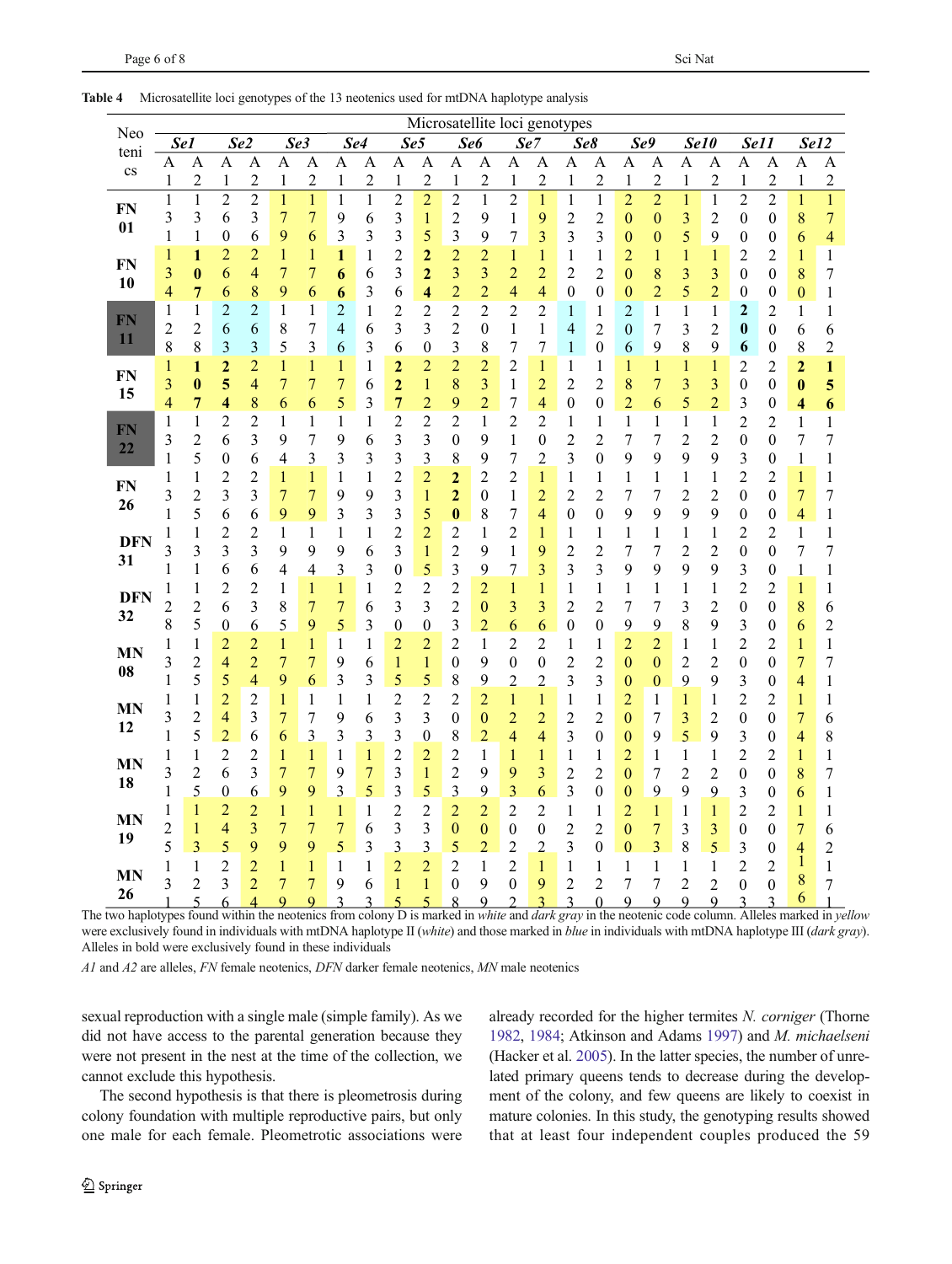<span id="page-6-0"></span>secondary reproductives found in colony D. Three or more unrelated couples belonging to one maternal lineage generated some of the neotenic reproductives, and one or more unrelated couples belonging to another maternal lineage generated the other neotenics.

The third hypothesis is based on mixed families arising through colony fusion. Colony fusion often leads to the death of primary reproductives and the inheritance of the colony by replacement reproductives. Some termite species, mostly lower termites, exhibit colony fusion (DeHeer and Vargo 2004, [2008](#page-7-0); Guaraldo and Costa-Leonardo [2009](#page-7-0); Luchetti et al. [2013\)](#page-7-0). Although there is no record of colony fusion for S. euamignathus, this termite often occupies abandoned nests of other termite species and restructures them (Rocha et al. [2012\)](#page-7-0). This behavior indicates that either abandoned nests are colonized by alates after swarming or colonies have a certain mobility. Whether colonies are mobile and occupy nests built by conspecifics is difficult to know, because an inquiline colony would not need to modify the structure of a nest constructed by conspecifics. Indeed, no differences in nest shape and structure were observed among the colonies used in this study. The unique difference observed within the colonies was in respect to the nymphs, because all instars of the post-embryonic development were found in the colony with neotenics. Matsuura and Nishida ([2001](#page-7-0)) reported that colony fusion in the termite Reticulitermes speratus is influenced by nymph ratios between the colonies. Whether the plenty of nymphs in the colony D was the key factor for colony fusion or a result of that, this scenario represents a disequilibrium of the colony reproductive system and, as suggested by Costa-Leonardo et al. (1999), the occurrence of multiple secondary reproductives would be a transitional situation after the disappearance of primaries in S. euamignathus, which is probable in the case of colony fusion.

Multiple secondary reproductives were also found by Barbosa et al. (2012) in a nest of Silvestritermes holmgreni without the primaries, suggesting that the occurrence of replacement reproductives may be widespread in the genus Silvestritermes. The female nymphoids of S. holmgreni also varied in size, and these differences were based on the instar of the nymph that differentiated into neotenics (Barbosa et al. 2012). Different degrees of physogastry were also found within female neotenics in S. euamignathus, which seem to be associated with the nymphal instar that differentiated into neotenics (Costa-Leonardo et al. 1999, Haifig et al., unpublished). In addition, we also collected the two darker reproductives that resemble nymph-imago-neotenic intercastes or pseudoimagos differentiating at a very late stage of the imaginal development, which may have appeared in response to orphaning of the colony, such as observed by Roisin and Pasteels [\(1986a](#page-7-0), [b\)](#page-7-0) for *Nasutitermes*. Based on morphological

characters, Rocha et al. ([2012](#page-7-0)) pointed out in their taxonomic revision the close relationship between S. euamignathus and S. holmgreni, and the authors did not exclude the possibility of synonymy. As evidenced by morphology, the current scenario is still dubious and future genetic studies using the microsatellite markers developed here in colonies and populations of the genus Silvestritermes will provide a better understanding of the relationship among the species and the origin and relatedness of secondary reproductives in the group.

In sum, our results showed that colonies are often simple families in S. *euamignathus* and new colonies are likely to be founded by single couples. The occurrence of multiple reproductives in one of the colonies in this study, together with previous records of co-occurring multiple reproductives (Araujo 1958; Noirot [1956;](#page-7-0) Costa-Leonardo et al. 1996, 1998, 1999), indicates plasticity in the reproductive strategies in this termite species. The genetic analysis showed that the multiple secondary reproductives found within a colony were unrelated, indicating that they inherit a colony previously headed by unrelated reproductives. This is the first record of non-sibling neotenic reproductives in higher termites living within a single nest. Whether this reproductive condition is the result of pleometrotic colony foundation or colony fusion in S. euamignathus requires further investigation.

Acknowledgments The authors thank FAPESP (Process No. 2012/23898-0, 2014/00720-6 and 2014/25857-4) and CNPq (Process No. 305539/2014-0) for financial support. The authors also thank the four anonymous reviewers for their critical contributions.

#### References

- Araujo RL (1958) Contribuição à biogeografia dos térmitas de São Paulo, Brasil (Insecta, Isoptera). Arq Inst Biol 25:185–217
- Atkinson L, Adams ES (1997) The origins and relatedness of multiple reproductives in colonies of the termite Nasutitermes corniger. Proc R Soc Lond B 264:1131–1136
- Barbosa JRC, Moura FMS, Bandeira AG, Vasconcellos A (2012) Caste differentiation pathways in the neotropical termite Armitermes holmgreni (Isoptera: Termitidae). Zool Sci 29:738–742
- Coles-de-Negret HR, Redford K (1982) The biology of nine termite species (Isoptera: Termitidae) from the cerrado of Central Brazil. Psyche 89(1-2):81–106
- Costa-Leonardo AM, Barsotti RC, Soares HX (1996) Multiple nymphoid reproductives in the nests of the neotropical termite, Armitermes euamignathus (Isoptera, Termitidae, Nasutitermitinae). Sociobiology 28(2):197–205
- Costa-Leonardo AM, Soares HX, Barsotti RC (1998) Response to orphaning in two neotropical termites: Armitermes euamignathus and Embiratermes festivellus. Entomol Exp Appl 88:109–114
- Costa-Leonardo AM, Barsotti RC, Soares HX (1999) Morphology of the nymphoid replacement reproductives in the neotropical termite Armitermes euamignathus (Isoptera, Termitidae, Nasutitermitinae). J Morphol 239(2):131–141
- DeHeer CJ, Vargo EL (2004) Colony genetic organization and colony fusion in the termite Reticulitermes flavipes as revealed by foraging patterns over time and space. Mol Ecol 13:431–441